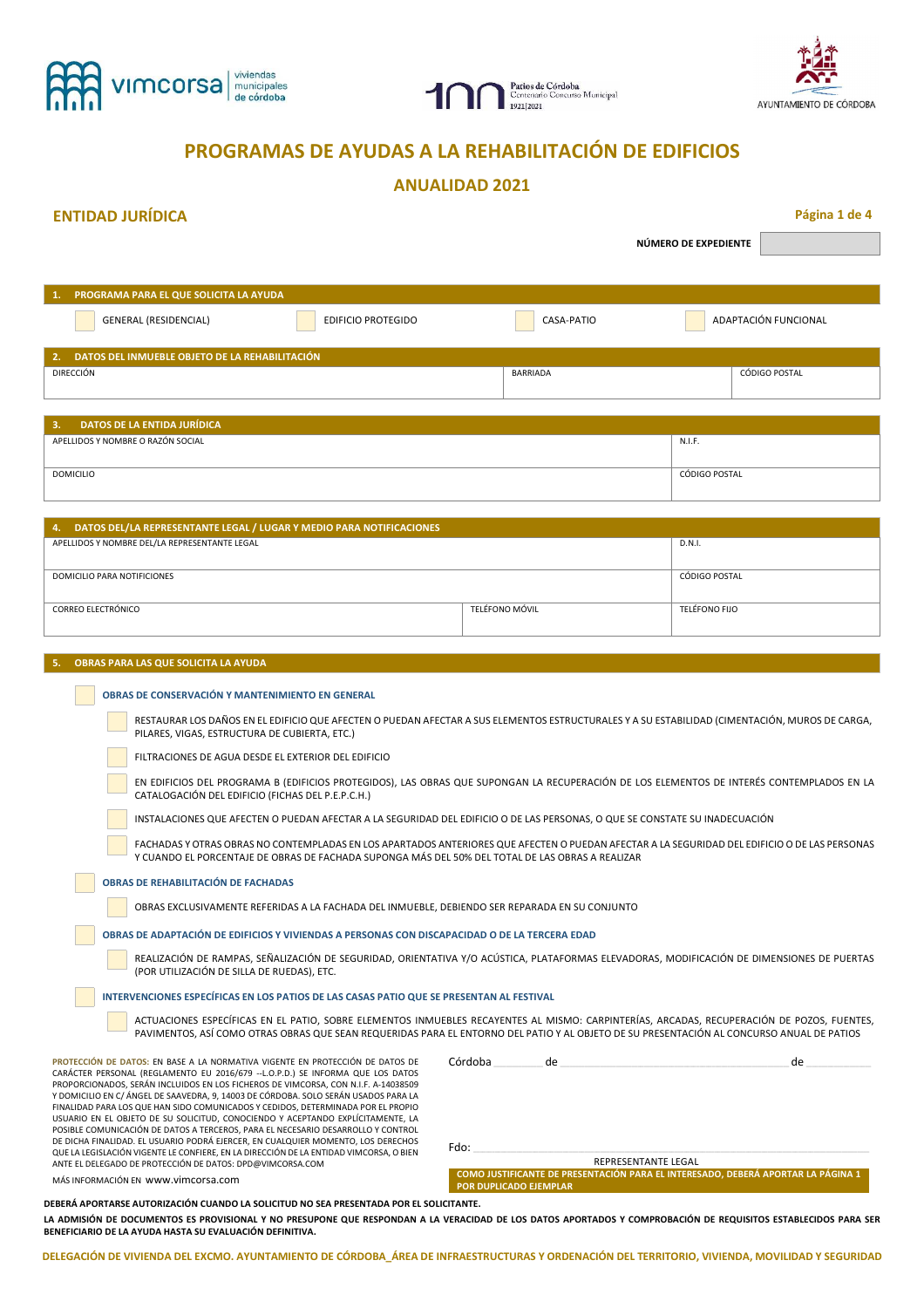





**Página 2 de 4** 

|                                                                                                        |           |                                                                |  | NÚMERO DE EXPEDIENTE                                       |  |  |
|--------------------------------------------------------------------------------------------------------|-----------|----------------------------------------------------------------|--|------------------------------------------------------------|--|--|
|                                                                                                        |           |                                                                |  |                                                            |  |  |
| RÉGIMEN DE TENENCIA Y USO ACTUAL<br>6.                                                                 |           |                                                                |  |                                                            |  |  |
| <b>RÉGIMEN DE TENENCIA:</b>                                                                            | PROPIEDAD | <b>ALQUILER</b>                                                |  |                                                            |  |  |
| <b>USO ACTUAL:</b>                                                                                     | SEDE      | DESOCUPADO                                                     |  |                                                            |  |  |
| <b>SOBRE LAS OBRAS A REALIZAR</b>                                                                      |           |                                                                |  |                                                            |  |  |
| 7.                                                                                                     |           |                                                                |  |                                                            |  |  |
| 7.1 PARA OBRAS EN GENERAL                                                                              |           |                                                                |  |                                                            |  |  |
| 7.1.1. PROBLEMA QUE PRESENTA EL EDIFICIO:                                                              |           |                                                                |  |                                                            |  |  |
|                                                                                                        |           |                                                                |  |                                                            |  |  |
|                                                                                                        |           |                                                                |  |                                                            |  |  |
|                                                                                                        |           |                                                                |  |                                                            |  |  |
|                                                                                                        |           |                                                                |  |                                                            |  |  |
| 7.1.2. COMO ESTÁ AFECTADO EL EDIFICIO:                                                                 |           | DE MANERA GENERALIZADA                                         |  | SOLO UNA PARTE                                             |  |  |
| 7.1.3. INDICAR SI EXISTE ALGUNA SITUACIÓN DE RIESGO PARA EL EDIFICIO Y/O LAS PERSONAS:                 |           |                                                                |  |                                                            |  |  |
|                                                                                                        |           |                                                                |  |                                                            |  |  |
|                                                                                                        |           |                                                                |  |                                                            |  |  |
|                                                                                                        |           |                                                                |  |                                                            |  |  |
|                                                                                                        |           |                                                                |  |                                                            |  |  |
| 7.1.4. CÓMO Y CUÁNDO SE HA DETECTADO EL PROBLEMA QUE PRESENTA EL EDIFICIO:                             |           |                                                                |  |                                                            |  |  |
|                                                                                                        |           |                                                                |  |                                                            |  |  |
|                                                                                                        |           |                                                                |  |                                                            |  |  |
|                                                                                                        |           |                                                                |  |                                                            |  |  |
|                                                                                                        |           |                                                                |  |                                                            |  |  |
| 7.2. PARA OBRAS EXCLUSIVAS DE ADAPTACIÓN DEL EDIFICIO A PERSONAS DISCAPACITADAS Y PARA LA TERCERA EDAD |           |                                                                |  |                                                            |  |  |
| INSTALACIONES DE SEÑALIZACIÓN LUMÍNICA INTERIOR                                                        |           |                                                                |  | INSTALACIONES DE SEÑALIZACIÓN ACÚSTICA                     |  |  |
| ADECUACIÓN DE RECORRIDOS PARA ACCESIBILIDAD                                                            |           |                                                                |  | ADECUACIÓN DE MECANISMOS DE APERTURA                       |  |  |
| APERTURA (SOLO SILLA DE RUEDAS)                                                                        |           | ADECUACIÓN DE PUERTAS DE ACCESO EN DIMENSIONES Y MECANISMOS DE |  | ELIMINACIÓN DE ESCALERAS SALVANDO ESCALONES POR RAMPAS     |  |  |
| OTRAS (ESPECIFICAR)                                                                                    |           |                                                                |  |                                                            |  |  |
|                                                                                                        |           |                                                                |  |                                                            |  |  |
| 7.3. DESCRIPCIÓN DE LAS OBRAS A REALIZAR                                                               |           |                                                                |  |                                                            |  |  |
| 7.3.1. DESCRIBIR LAS OBRAS QUE SON NECESARIAS PARA LAS QUE SOLICITA AYUDA:                             |           |                                                                |  |                                                            |  |  |
|                                                                                                        |           |                                                                |  |                                                            |  |  |
|                                                                                                        |           |                                                                |  |                                                            |  |  |
|                                                                                                        |           |                                                                |  |                                                            |  |  |
| 7.4. PRESUPUESTO DE LAS OBRAS Y HONORARIOS TÉCNICOS (EN CASO NECESARIO)                                |           |                                                                |  |                                                            |  |  |
| COSTE DE LAS OBRAS SIN IVA                                                                             |           | IVA DE LA ACTUACIÓN                                            |  | HONORARIOS PROFESIONALES DE LA INTERVENCIÓN (IVA INCLUIDO) |  |  |
|                                                                                                        |           |                                                                |  |                                                            |  |  |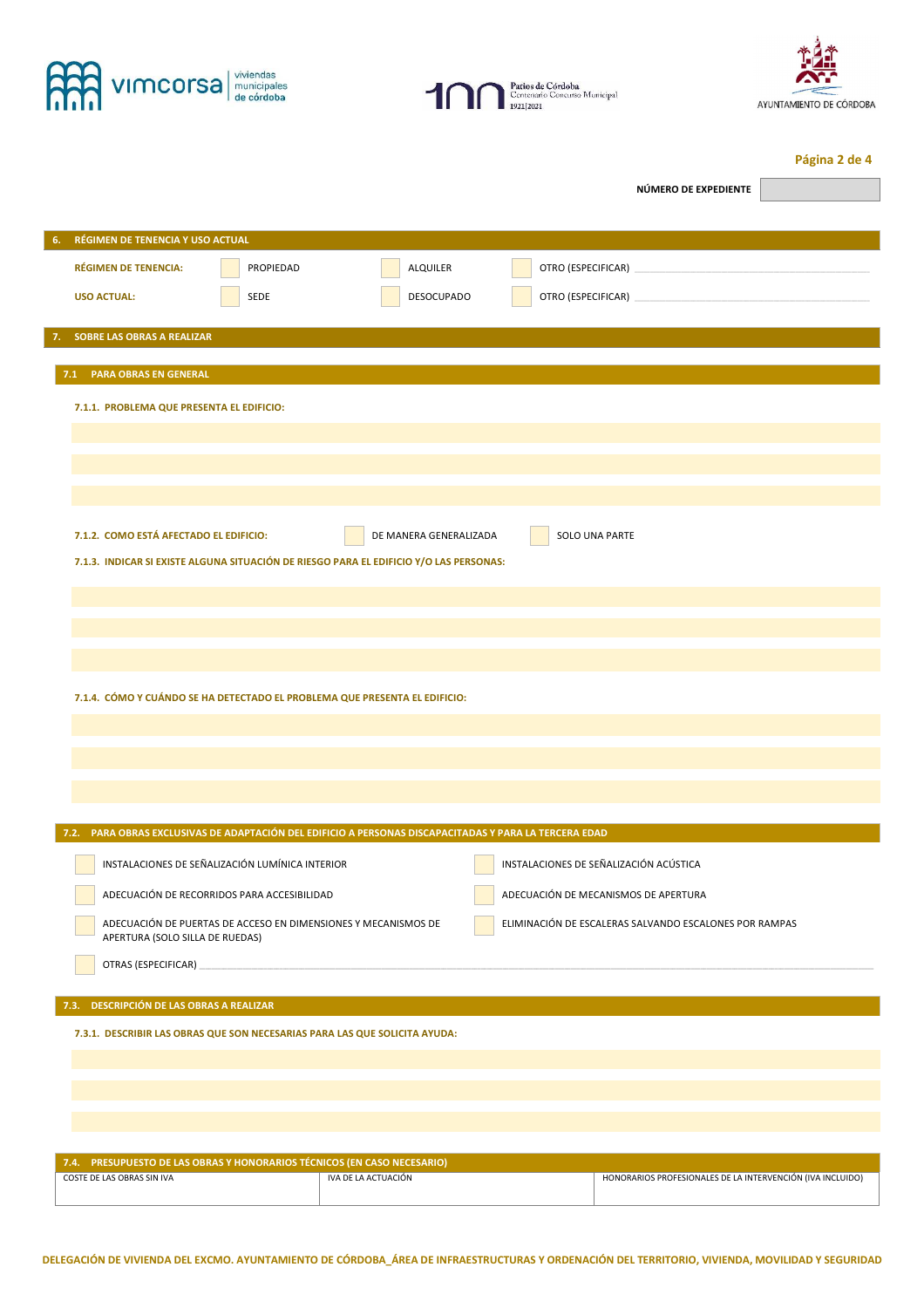





### **Página 3 de 4**

**NÚMERO DE EXPEDIENTE** 

| 8.<br><b>COMPROMISOS A ADOPTAR, DECLARACIONES RESPONSABLES Y CONSENTIMIENTOS</b>                                                                                                                                                                                                                |  |  |  |  |  |  |
|-------------------------------------------------------------------------------------------------------------------------------------------------------------------------------------------------------------------------------------------------------------------------------------------------|--|--|--|--|--|--|
| 8.1. EN NOMBRE DE LA ENTIDAD ADOPTO EL COMPROMISO DE:                                                                                                                                                                                                                                           |  |  |  |  |  |  |
| ESTAR AL CORRIENTE DE LAS OBLIGACIONES TRIBUTARIAS Y DE LA SEGURIDAD SOCIAL Y DE MANTENER SU CUMPLIMIENTO DURANTE EL PERIODO DE TIEMPO QUE DURE ESTE<br><b>RECONOCIMIENTO</b>                                                                                                                   |  |  |  |  |  |  |
| ACREDITAR EL USO PREVISTO ANTES DE LA DISPOSICIÓN DE LA AYUDA                                                                                                                                                                                                                                   |  |  |  |  |  |  |
| 8.1.1. PARA CASAS PATIO QUE SE PRESENTAN AL FESTIVAL O REÚNEN LAS CARACTERÍSTICAS TIPOLÓGICAS DE LA EDIFICACIÓN, CUMPLIENDO LOS REQUISITOS DE LAS BASES PARA<br><b>SU PRESENTACIÓN:</b>                                                                                                         |  |  |  |  |  |  |
| PRESENTAR EL PATIO AL FESTIVAL DE PATIOS CORDOBESES DURANTE LOS TRES AÑOS CONSECUTIVOS A LA APROBACIÓN DE LA AYUDA, REINTEGRANDO LA MISMA EN CASO DE NO<br>PRESENTACIÓN AL FESTIVAL O INCUMPLIMIENTO DE LAS BASES DEL CONCURSO PARA SU PRESENTACIÓN.                                            |  |  |  |  |  |  |
| DECLARO, BAJO MI EXPRESA RESPONSABILIDAD<br>8.2                                                                                                                                                                                                                                                 |  |  |  |  |  |  |
| 8.2.1. QUE SON CIERTOS CUANTOS DATOS FIGURAN EN LA PRESENTE SOLICITUD Y QUE LA ENTIDAD SOLICITANTE: (MARCAR CON UNA X LO QUE PROCEDA)                                                                                                                                                           |  |  |  |  |  |  |
| ESTÁ AL CORRIENTE EN EL CUMPLIMIENTO DE LAS OBLIGACIONES TRIBUTARIAS Y FRENTE A LA SEGURIDAD SOCIAL.                                                                                                                                                                                            |  |  |  |  |  |  |
| NO SE HALLA INCURSA EN NINGUNA DE LAS PROHIBICIONES PARA OBTENER LA CONDICIÓN DE BENEFICIARIO EN VIRTUD DEL ARTÍCULO 4, APARTADO 2 DE LA ORDENANZA GENERAL<br>DE SUBVENCIONES DEL AYUNTAMIENTO DE CÓRDOBA, NI EN LO PREVISTO EN LAS BASES REGULADORAS DE LAS AYUDAS.                            |  |  |  |  |  |  |
| NO HA PERCIBIDO NINGUNA OTRA SUBVENCIÓN MUNICIPAL PARA LA REALIZACIÓN DE OBRAS DURANTE LOS TRES ÚLTIMOS AÑOS.                                                                                                                                                                                   |  |  |  |  |  |  |
| TENER SOLICITADA O CONCEDIDA OTRA SUBVENCIÓN PARA LAS MISMAS OBRAS:<br>SOLICITADA<br>CONCEDIDA                                                                                                                                                                                                  |  |  |  |  |  |  |
| AÑO:<br>€<br>ORGANISMO:<br>CUANTÍA:                                                                                                                                                                                                                                                             |  |  |  |  |  |  |
| QUE EL IVA DE LA INTERVENCIÓN PARA LA QUE SE SOLICITA LA AYUDA NO ES SUSCEPTIBLE DE RECUPERACIÓN O COMPENSACIÓN.                                                                                                                                                                                |  |  |  |  |  |  |
| 8.2.2. DECLARO QUE LOS DOCUMENTOS PRESENTADOS EN LA ANTERIOR SOLICITUD DE LA ANUALIDAD 2020 SE ENCUENTRAN ACTUALMENTE EN VIGOR, POR LO QUE DETERMINO<br>LA INCORPORACIÓN DE ESTOS A LA PRESENTE SOLICITUD (A EXEPCIÓN DE LA RELATIVA A INGRESOS QUE OBEDECEN A LA ÚLTIMA DECLARACIÓN DEL IRPF): |  |  |  |  |  |  |
| DOCUMENTO DE IDENTIDAD<br><b>FOTOGRAFÍAS</b>                                                                                                                                                                                                                                                    |  |  |  |  |  |  |
| PRESUPUESTO DE HONORARIOS TÉCNICOS<br>PRESUPUESTO/S DE LAS OBRAS                                                                                                                                                                                                                                |  |  |  |  |  |  |
| OTROS DOCUMENTOS QUE OBREN EN EL EXPEDIENTE                                                                                                                                                                                                                                                     |  |  |  |  |  |  |
|                                                                                                                                                                                                                                                                                                 |  |  |  |  |  |  |
| 8.3<br>CONSENTIMIENTO AL AYUNTAMIENTO - VIMCORSA PARA QUE PUEDA REALIZAR EN MI NOMBRE LAS SIGUIENTES CONSULTAS:<br>8.4                                                                                                                                                                          |  |  |  |  |  |  |
| PROPIEDAD DE LA VIVIENDA OBJETO DE LA SOLICITUD                                                                                                                                                                                                                                                 |  |  |  |  |  |  |
| REFERENCIA CATASTRAL DE LA VIVIENDA OBJETO DE LA SOLICITUD                                                                                                                                                                                                                                      |  |  |  |  |  |  |
| SI LA AYUDA A PERCIBIR ES SUPERIOR A 3.000 €, DE ESTAR AL CORRIENTE EN MIS OBLIGACIONES TRIBUTARIAS (AYUNTAMIENTO Y AGENCIA ESTATAL DE ADMINISTRACIÓN                                                                                                                                           |  |  |  |  |  |  |
| TRIBUTARIA) Y DE LA SEGURIDAD SOCIAL<br>NOTA: EN EL SUPUESTO DE NO PRESTAR SU CONSENTIMIENTO PARA REALIZAR LAS CONSULTAS REFERIDAS, DEBERÁ APORTAR LOS CITADOS CERTIFICADOS Y/O LA                                                                                                              |  |  |  |  |  |  |
| DOCUMENTACIÓN ACREDITATIVA CORRESPONDIENTE                                                                                                                                                                                                                                                      |  |  |  |  |  |  |
| 9.<br>DOCUMENTACIÓN A PRESENTAR CON LA SOLICITUD                                                                                                                                                                                                                                                |  |  |  |  |  |  |
| 9.1. DOCUMENTACIÓN DE LA ENTIDAD JURÍDICA Y DE LA REPRESENTACIÓN                                                                                                                                                                                                                                |  |  |  |  |  |  |
|                                                                                                                                                                                                                                                                                                 |  |  |  |  |  |  |
|                                                                                                                                                                                                                                                                                                 |  |  |  |  |  |  |
| ESCRITURA DE CONSTITUCIÓN DE LA SOCIEDAD Y PODERES DE REPRESENTACIÓN                                                                                                                                                                                                                            |  |  |  |  |  |  |
| N.I.F. DE LA ENTIDAD JURÍDICA                                                                                                                                                                                                                                                                   |  |  |  |  |  |  |
| D.N.I. DEL REPRESENTANTE                                                                                                                                                                                                                                                                        |  |  |  |  |  |  |
| ACREDITACIÓN COMO ENTIDAD SIN ÁNIMO DE LUCRO<br>ACUERDO DEL ÓRGANO DE GESTIÓN PARA LA REALIZACIÓN DE LAS OBRAS Y SOLICITUD DE SUBVENCIÓN, ASUMIENTO EL GASTO CORRESPONDIENTE A LAS OBRAS NO                                                                                                     |  |  |  |  |  |  |
| SUBVENCIONADAS Y LA FORMA DE SU APORTACIÓN                                                                                                                                                                                                                                                      |  |  |  |  |  |  |
| 9.2. ACREDITACIÓN DE INGRESOS DE LA ANUALIDAD 2020                                                                                                                                                                                                                                              |  |  |  |  |  |  |
| BALANCE Y CUENTA DE RESULTADOS DE LA ÚLTIMA ANUALIDAD PRESENTADA A FECHA DE LA SOLICITUD                                                                                                                                                                                                        |  |  |  |  |  |  |
| <b>INDICAR LOS DOCUMENTOS QUE APORTA:</b>                                                                                                                                                                                                                                                       |  |  |  |  |  |  |
|                                                                                                                                                                                                                                                                                                 |  |  |  |  |  |  |